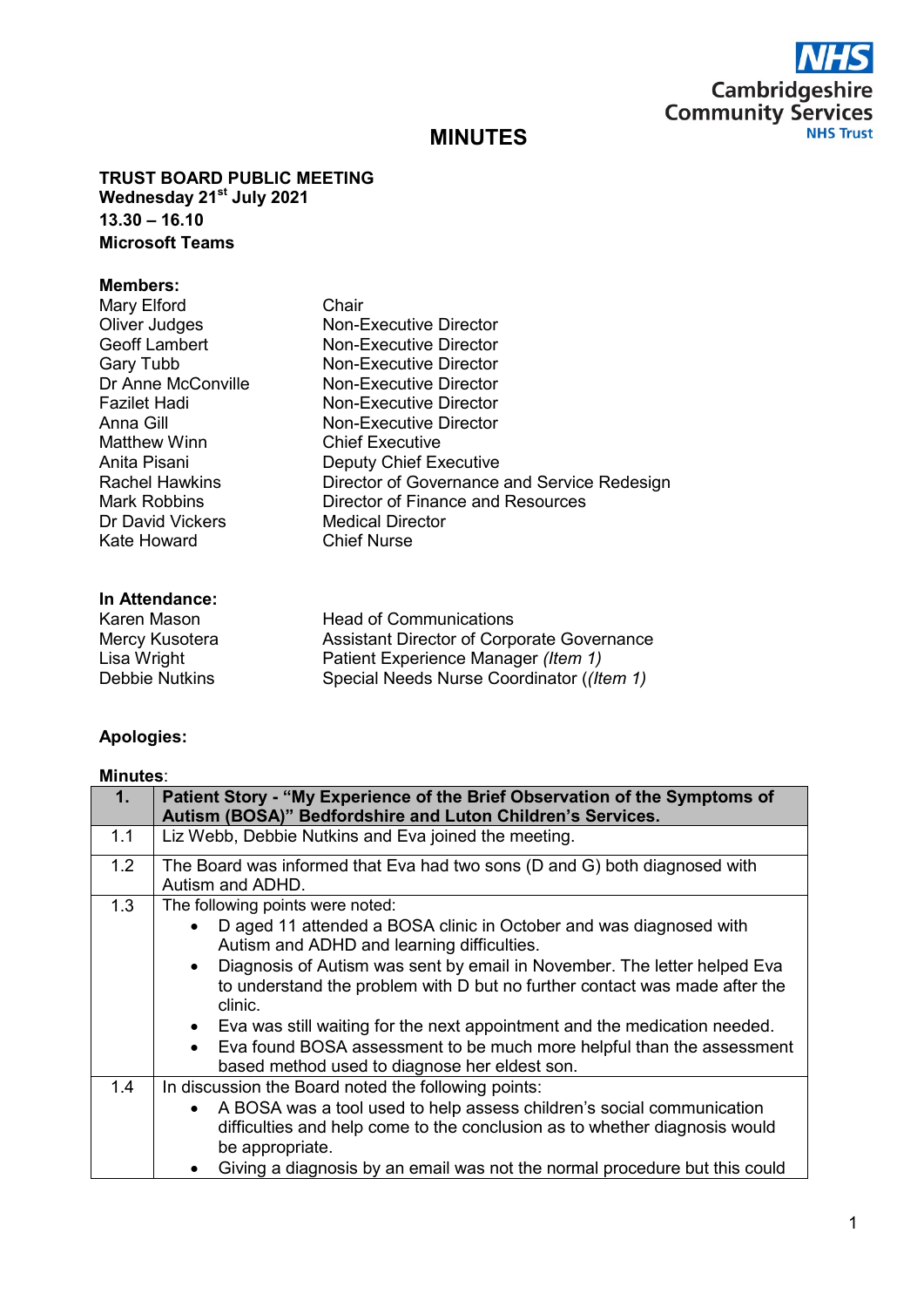| 1.5 | be due to the pandemic. Face-face or a video meeting were usually used to<br>give diagnosis to parents.<br>Eva's experience would help the Trust to check whether other parents had<br>been in similar positions during lockdown.<br>The link between getting the diagnosis and getting support from school was<br>$\bullet$<br>important. Schools were encouraged to engage with parents and information<br>from schools would be used to make referrals where needed.<br>The school helped Eva to signpost her to get the diagnosis for her elder son<br>$\bullet$<br>and supported Eva to understand the services available because English<br>was Eva's second language.<br>Not every child who was diagnosed with Autism would require future follow<br>up.<br>The following two actions were noted from the patient story:<br>To follow up with the service:<br>(i) |
|-----|---------------------------------------------------------------------------------------------------------------------------------------------------------------------------------------------------------------------------------------------------------------------------------------------------------------------------------------------------------------------------------------------------------------------------------------------------------------------------------------------------------------------------------------------------------------------------------------------------------------------------------------------------------------------------------------------------------------------------------------------------------------------------------------------------------------------------------------------------------------------------|
|     | To understand why the diagnosis was given to Eva by email<br>To check with Eva whether D's needs required a follow up.<br>$\bullet$                                                                                                                                                                                                                                                                                                                                                                                                                                                                                                                                                                                                                                                                                                                                       |
|     | To find out when medication appointment for D would be<br>scheduled. If not booked in as yet, they would get one                                                                                                                                                                                                                                                                                                                                                                                                                                                                                                                                                                                                                                                                                                                                                          |
|     | booked in: Kate Howard and David Vickers<br>(ii)<br>To share the learning from Eva's experience and the impact of                                                                                                                                                                                                                                                                                                                                                                                                                                                                                                                                                                                                                                                                                                                                                         |
| 1.6 | communicating diagnosis by letter: Anita Pisani<br>The Board thanked Eva for sharing such a valuable story and her support to the co-                                                                                                                                                                                                                                                                                                                                                                                                                                                                                                                                                                                                                                                                                                                                     |
| 2.0 | production team.<br>Chair's welcome, apologies and additional declarations                                                                                                                                                                                                                                                                                                                                                                                                                                                                                                                                                                                                                                                                                                                                                                                                |
| 2.1 | No new declarations were noted.                                                                                                                                                                                                                                                                                                                                                                                                                                                                                                                                                                                                                                                                                                                                                                                                                                           |
| 3.0 | Minutes of previous meeting and matters arising                                                                                                                                                                                                                                                                                                                                                                                                                                                                                                                                                                                                                                                                                                                                                                                                                           |
| 3.1 | The minutes of the meeting held on 20 <sup>th</sup> May 2021 were <b>approved</b> as a correct                                                                                                                                                                                                                                                                                                                                                                                                                                                                                                                                                                                                                                                                                                                                                                            |
| 3.2 | record of the meeting.<br>The Board received an update on the action regarding the Board and Committees<br>Terms of reference $(4.5 -1st -3rd$ bullet points). The terms of reference would be<br>updated after September 2021 to incorporate future arrangements for the Ethics<br>Committee.                                                                                                                                                                                                                                                                                                                                                                                                                                                                                                                                                                            |
| 3.3 | The Board received a verbal update on conversations regarding the deficit position<br>of Bedfordshire Community; there were positive conversations regarding funding<br>arrangements.                                                                                                                                                                                                                                                                                                                                                                                                                                                                                                                                                                                                                                                                                     |
| 3.4 | The Board was pleased to note the patient story actions response from the<br>Children's and Young People's Services (actions $1.4 - 6th$ and $7th$ bullet points).<br>Action: Kate Howard to convey a formal thank you message from the Board to<br>the Children's and Young People's service for providing a comprehensive<br>response to the actions relating to the patient story.                                                                                                                                                                                                                                                                                                                                                                                                                                                                                     |
| 3.5 | The context and baselines for incidents relating to Bedfordshire 0-19 (action 5.3-5 <sup>th</sup><br>bullet point) had not been included in July Board Integrated Governance Report.<br>Action: Kate Howard to circulate the update after the meeting.                                                                                                                                                                                                                                                                                                                                                                                                                                                                                                                                                                                                                    |
| 4.0 | <b>Chief Executive Report</b>                                                                                                                                                                                                                                                                                                                                                                                                                                                                                                                                                                                                                                                                                                                                                                                                                                             |
| 4.1 | Matthew Winn briefed the Board on progress and key issues, events and activities<br>since the last Board meeting.                                                                                                                                                                                                                                                                                                                                                                                                                                                                                                                                                                                                                                                                                                                                                         |
| 4.2 | The following key headlines were noted:<br>The Board Assurance Framework was an accurate reflection of the strategic<br>$\bullet$<br>risks currently facing the Trust and how the Trust managed the risks.<br>Following the Board Development session in June, the Trust strategic<br>$\bullet$<br>indicators were revised and were included in the Board pack for Board<br>approval.                                                                                                                                                                                                                                                                                                                                                                                                                                                                                     |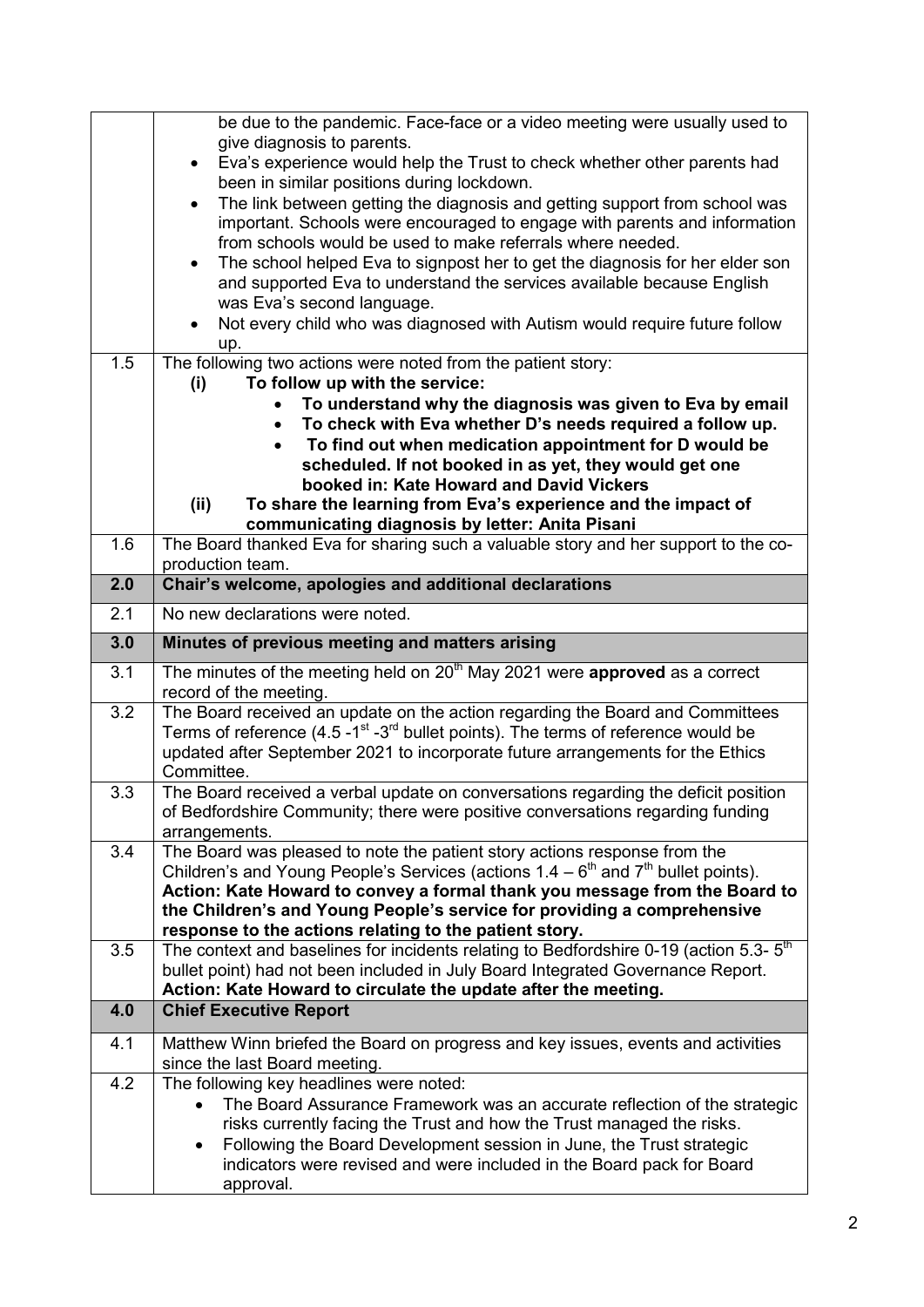|            | The Trust Disciplinary policy was reviewed and updated to ensure it<br>$\bullet$<br>adhered to best practice. NHS England/Improvement had requested that all<br>NHS organisations should review their investigation and disciplinary policy<br>and procedures to make sure that they were as compassionate, supportive<br>and inclusive as they could be.<br>An overview of the recently published NHS System Oversight Framework<br>$\bullet$ |
|------------|------------------------------------------------------------------------------------------------------------------------------------------------------------------------------------------------------------------------------------------------------------------------------------------------------------------------------------------------------------------------------------------------------------------------------------------------|
|            | for 2021/22.                                                                                                                                                                                                                                                                                                                                                                                                                                   |
|            | The Trust continued to respond to the COVID-19 pandemic.                                                                                                                                                                                                                                                                                                                                                                                       |
| 4.3        | In discussion the following points were noted:                                                                                                                                                                                                                                                                                                                                                                                                 |
|            | The Trust had reviewed the Trust processes in line with the current national<br>guidance regarding staff isolation following close contact with a Covid<br>positive case.                                                                                                                                                                                                                                                                      |
|            | A risk assessment tool and a flow chart had been developed for managers to                                                                                                                                                                                                                                                                                                                                                                     |
|            | use when assessing whether staff would come into work or isolate. Action:                                                                                                                                                                                                                                                                                                                                                                      |
|            | Kate Howard and David Vickers to share with staff the information on                                                                                                                                                                                                                                                                                                                                                                           |
|            | Trust position regarding staff isolation following close contact with a                                                                                                                                                                                                                                                                                                                                                                        |
|            | Covid positive case.                                                                                                                                                                                                                                                                                                                                                                                                                           |
|            | Narrative relating to non-safeguarding serious incidents offer and the<br>$\bullet$<br>response (indicator 1f) to be included in future Board reporting.                                                                                                                                                                                                                                                                                       |
|            | Lateral flow reporting process had been enhanced to increase reporting<br>$\bullet$                                                                                                                                                                                                                                                                                                                                                            |
|            | rates. Weekly emails and texts were sent to staff regularly. Weekly reports                                                                                                                                                                                                                                                                                                                                                                    |
|            | from the lateral flow team were shared with Service Directors.                                                                                                                                                                                                                                                                                                                                                                                 |
|            | Backlog data was discussed during Clinical Operational Boards (COBs) and                                                                                                                                                                                                                                                                                                                                                                       |
|            | included in the Integrated Governance Report. Action: Rachel Hawkins to                                                                                                                                                                                                                                                                                                                                                                        |
|            | explore how information from the COBs could be explicitly escalated to                                                                                                                                                                                                                                                                                                                                                                         |
|            | the Board and ensure there was transparency on backlog information;<br>this could be included on the Integrated Governance Report cover                                                                                                                                                                                                                                                                                                        |
|            | sheet.                                                                                                                                                                                                                                                                                                                                                                                                                                         |
|            | Services had targeted work on waiting lists and recovery of services. Action:                                                                                                                                                                                                                                                                                                                                                                  |
|            | Rachel Hawkins to schedule discussion on how health inequalities                                                                                                                                                                                                                                                                                                                                                                               |
|            | were being addressed in the restoration and recovery plans for the                                                                                                                                                                                                                                                                                                                                                                             |
|            | <b>Board Development session.</b>                                                                                                                                                                                                                                                                                                                                                                                                              |
|            | With regard to Indicator 4c relating to 'increasing the number and added<br>$\bullet$                                                                                                                                                                                                                                                                                                                                                          |
|            | value of digital interactions with patients' the Board was assured that<br>patients' choices would still be respected.                                                                                                                                                                                                                                                                                                                         |
|            | A number of measures would be used to ensure that the Disciplinary Policy                                                                                                                                                                                                                                                                                                                                                                      |
|            | was effective; this would include soft intelligence, feedback and constant                                                                                                                                                                                                                                                                                                                                                                     |
|            | review                                                                                                                                                                                                                                                                                                                                                                                                                                         |
| 4.4        | The Board discussed and approved:                                                                                                                                                                                                                                                                                                                                                                                                              |
|            | The Board Assurance Framework.                                                                                                                                                                                                                                                                                                                                                                                                                 |
|            | The revised strategic indicators.                                                                                                                                                                                                                                                                                                                                                                                                              |
| 4.5        | The Board noted:                                                                                                                                                                                                                                                                                                                                                                                                                               |
|            | The new NHS System Oversight Framework for 2021/22.                                                                                                                                                                                                                                                                                                                                                                                            |
| 4.6        | The adoption of the revised Disciplinary Policy.<br>The Board received, discussed and noted the Chief Executive's report.                                                                                                                                                                                                                                                                                                                      |
|            |                                                                                                                                                                                                                                                                                                                                                                                                                                                |
| 5.0<br>5.1 | <b>Integrated Governance Report</b><br>Kate Howard introduced the Integrated Governance Report for the reporting period                                                                                                                                                                                                                                                                                                                        |
|            | April and May 2021.                                                                                                                                                                                                                                                                                                                                                                                                                            |
| 5.2        | The key highlights from providing outstanding care section included the following:                                                                                                                                                                                                                                                                                                                                                             |
|            | One serious incident was declared in April and none were declared in May                                                                                                                                                                                                                                                                                                                                                                       |
|            | 2021.                                                                                                                                                                                                                                                                                                                                                                                                                                          |
|            | There was an increase in moderate harm incidents especially in May 2021.                                                                                                                                                                                                                                                                                                                                                                       |
|            |                                                                                                                                                                                                                                                                                                                                                                                                                                                |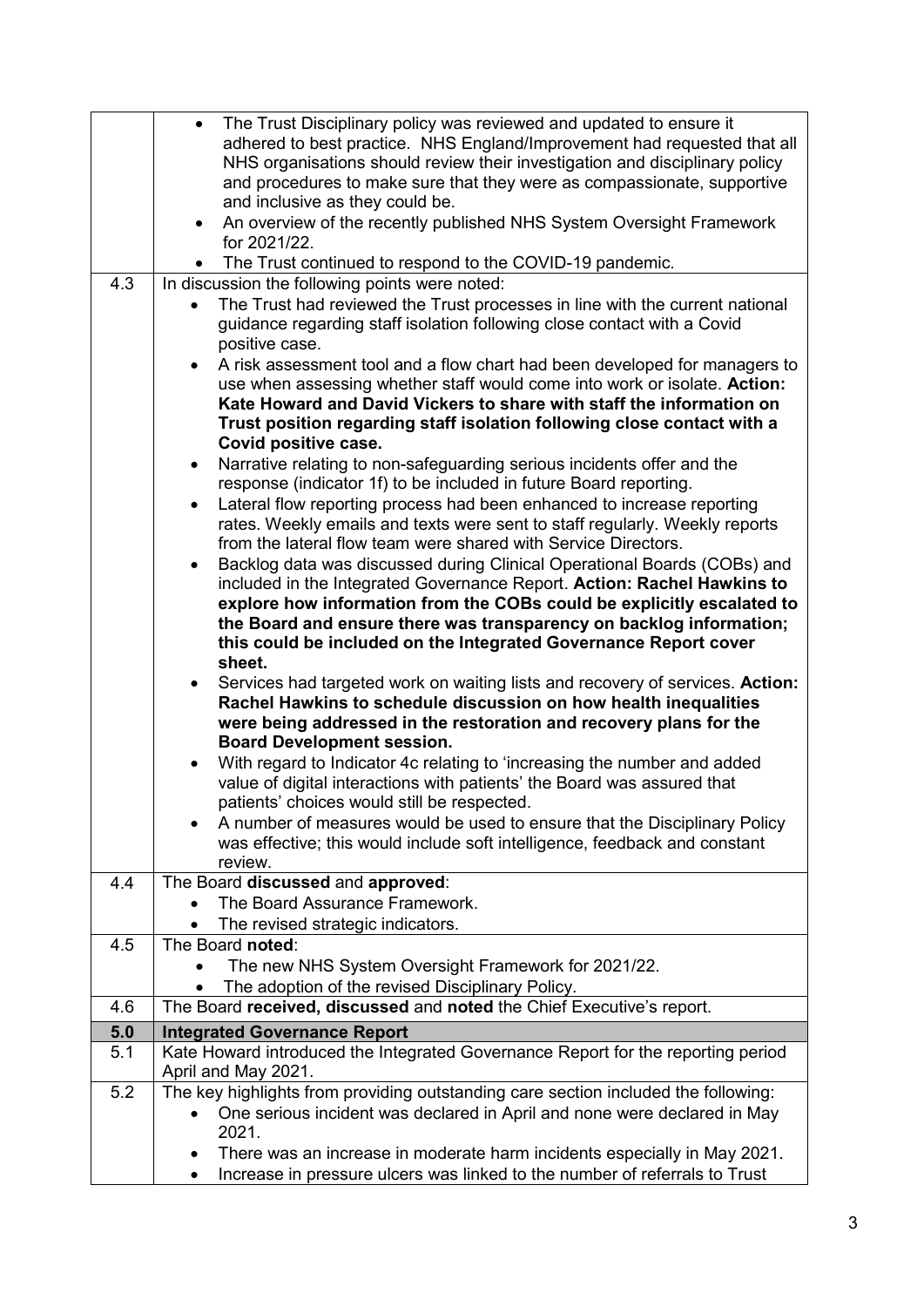|     | services.<br>There was a new section in the report for central system alerts; the Trust had<br>$\bullet$<br>a robust process in place for managing and acting on alerts. The process |
|-----|--------------------------------------------------------------------------------------------------------------------------------------------------------------------------------------|
|     | was overseen by the Deputy Chief Nurse.                                                                                                                                              |
|     | Safeguarding remained challenging both locally and nationally. Two<br>safeguarding risks both scoring 16 (risk ID 3182 and 3227) were included in                                    |
|     | the report; there were controls in place to mitigate the risks.                                                                                                                      |
|     | The Trust was working proactively with partners to align the processes in<br>$\bullet$<br>Cambridgeshire and Peterborough MASH health.                                               |
|     | ICON – a programme that provides information about infant crying and how<br>to cope; was now being embedded into the Healthy Child Programme. Work                                   |
|     | continued with partners to promote the need for a system wide public health<br>approach.                                                                                             |
|     | The Domestic Abuse Bill had received Royal Assent; the Trust was<br>$\bullet$                                                                                                        |
|     | reviewing internal implications of the Bill on staff and services. Further                                                                                                           |
|     | guidance was expected in due course.                                                                                                                                                 |
|     | There were system conversations across the Integrated Care Systems<br>$\bullet$                                                                                                      |
|     | regarding future safeguarding processes, accountability and responsibilities.                                                                                                        |
|     | Referral to treatment challenges were discussed in detail during COBs.<br>$\bullet$<br>There was an increase in the number of children waiting for occupational                      |
|     | therapy in Cambridgeshire. This was linked to an increase in referral from                                                                                                           |
|     | local schools. New local authority funding was expected; this would help                                                                                                             |
|     | recruitment to expand service.                                                                                                                                                       |
|     | The work against CQC 'must do' actions continued during the pandemic.                                                                                                                |
|     | There was a typo in the report; statement on recruitment consultant was cut                                                                                                          |
|     | off (item 10.8). The statement related to recruitment consultant to support<br>CQC actions.                                                                                          |
|     | Challenges to 0-19 services and how they could be mitigated, were<br>$\bullet$                                                                                                       |
|     | discussed in detail during the CCS and CPFT Children's Partnership Board.                                                                                                            |
|     | Areas of good practice were noted; these include Luton and Bedfordshire<br>٠                                                                                                         |
|     | Adult services involvement in the National Community Safer Staffing Tool.                                                                                                            |
|     | With restrictions being lifted nationally on 19 <sup>th</sup> July 2021, there were no<br>٠                                                                                          |
|     | changes to the Trust infection prevention and control advice for example                                                                                                             |
|     | wearing of masks; patients would be asked to continue wearing masks and<br>keeping social distances when using Trust services.                                                       |
|     | An updated version of the Infection Prevention and Control (IPAC) Board                                                                                                              |
|     | Assurance Framework was published on 30 <sup>th</sup> June 2021 and was currently                                                                                                    |
|     | being reviewed and would be coming to the Board in September 2021.                                                                                                                   |
|     | Action: Kate Howard to present to the Board in September 2021 the                                                                                                                    |
|     | revised Infection Prevention and Control (IPAC) Board Assurance                                                                                                                      |
|     | Framework.                                                                                                                                                                           |
| 5.3 | In discussion the Board noted that:                                                                                                                                                  |
|     | Joint recruitment and skills mix were being explored.                                                                                                                                |
|     | The Service Redesign Team had recruited a Data Scientist; the role would<br>strengthen the Trust's use of data to design healthcare solutions.                                       |
|     | Some areas were difficult to recruit into both nationally and locally; the issue                                                                                                     |
|     | was discussed during COBs. There were conversations with services on                                                                                                                 |
|     | exploring possible options to resource such areas.                                                                                                                                   |
|     | E-rostering team were working on mass vaccination e-rostering; Luton                                                                                                                 |
|     | Adults would be the second on the list after mass vaccination.                                                                                                                       |
|     | There was ongoing work on pathways to improve waiting lists and ensure<br>٠                                                                                                          |
|     | patients received the support they needed as early as possible.                                                                                                                      |
|     | The Service Directors for Bedfordshire and Luton were pulling together the                                                                                                           |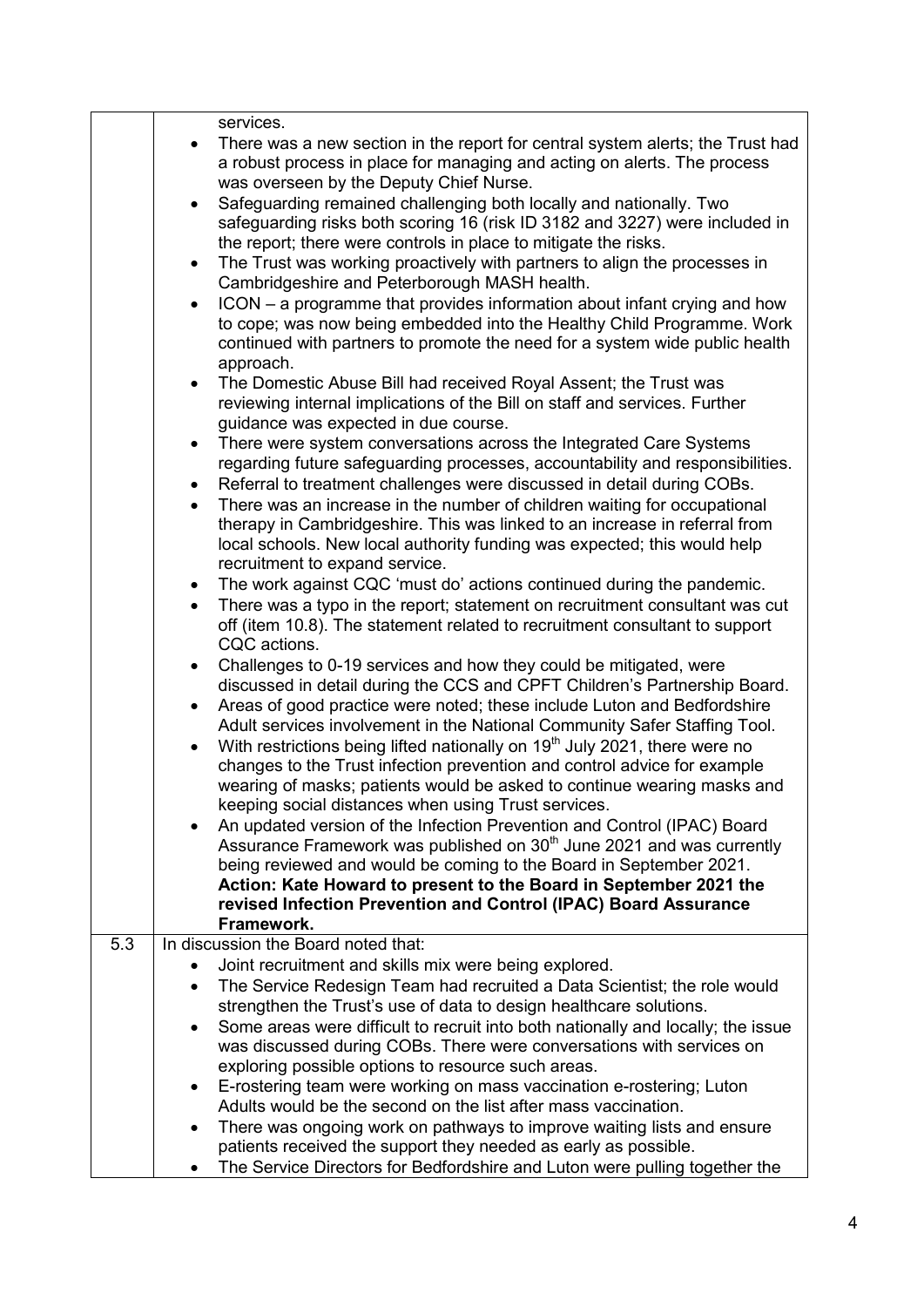|     | demand and capacity business case across Bedfordshire and Luton; this                                                                                        |
|-----|--------------------------------------------------------------------------------------------------------------------------------------------------------------|
|     | would maximise economies of scale by working with one commissioner.                                                                                          |
| 5.4 | The Board noted that the Learning from Deaths Report Quarter 3 and 4 was<br>presented to the Board in May 2021. Quarter 1 for 2021/22 was not yet available. |
| 5.5 | Anita Pisani briefed the Board on the level of assurance regarding the strategic                                                                             |
|     | objective to 'Be an excellent employer.' The following points were noted:                                                                                    |
|     | Reasonable assurance for safe and effective; substantial assurance for well                                                                                  |
|     | led domains as previously reported.                                                                                                                          |
|     | Objectives and measures were updated to reflect end of May 2021 position.                                                                                    |
|     | Appraisal rates and monthly sickness would continue to be the focus for<br>$\bullet$                                                                         |
|     | management attention.                                                                                                                                        |
|     | Risks 3163 and 3164 relating to staff morale and workforce challenges<br>$\bullet$                                                                           |
|     | which might impact delivery of care had been increased to 16.                                                                                                |
|     | The Trust launched a new staff network; LGBTQ+ on $14th$ July 2021; the<br>$\bullet$                                                                         |
|     | network was well attended. Anita Pisani chaired the meeting and staff had                                                                                    |
|     | been asked to take up network officer roles. Terms of reference for the                                                                                      |
|     | network were agreed.                                                                                                                                         |
|     | Quarter 1 staff friends and family feedback was received. A new process for<br>$\bullet$                                                                     |
|     | the survey was expected to be published by end of July 2021.                                                                                                 |
|     | On the 73 <sup>rd</sup> NHS birthday of the NHS the Chair and Chief Executive wrote to                                                                       |
|     | all staff to thank them for their dedication and commitment over the recent                                                                                  |
|     | challenging months. Staff were given a voucher and an extra day's leave.                                                                                     |
|     | This was well-received by staff.                                                                                                                             |
|     | East of England launched the regional anti-racism strategy on 1 <sup>st</sup> July 2021.<br>$\bullet$                                                        |
|     | The Trust had started conversations regarding establishing the Trust anti-                                                                                   |
|     | racism strategy.                                                                                                                                             |
|     | Action: Anita Pisani to schedule anti-racism strategy item for October                                                                                       |
|     | Board development session and invite Austin Chinakidzwa (BAME                                                                                                |
|     | network Chair) to the session.                                                                                                                               |
|     | The Trust was advertising 12 'kickstart' roles to help people with<br>$\bullet$                                                                              |
|     | employability skills.                                                                                                                                        |
|     | Agency spend increase was due to mass vaccination.                                                                                                           |
| 5.6 | In discussion the following points were noted:                                                                                                               |
|     | The Trust continued holding IMT meetings every Thursday; any critical areas                                                                                  |
|     | for example business continuity issues would be picked up during those<br>meetings.                                                                          |
|     | Action: Anita Pisani to liaise with Angela Hartley and schedule staff<br>$\bullet$                                                                           |
|     | story for a future board meeting.                                                                                                                            |
|     | Reverse mentoring programme was valuable and the Trust was expanding<br>$\bullet$                                                                            |
|     | the opportunity to all Trust leaders.                                                                                                                        |
|     | All services had business continuity plans and the plans should provide the<br>$\bullet$                                                                     |
|     | indicators on whether or not services could continue to be safely delivered.                                                                                 |
|     | Action: Rachel Hawkins to ensure that the Trust Business Continuity                                                                                          |
|     | plans at service level were specific on when business could not be                                                                                           |
|     | delivered safely.                                                                                                                                            |
| 5.7 | Anita Pisani briefed the Board on 'collaborate with others' section noting the                                                                               |
|     | following points:                                                                                                                                            |
|     | The report included Trust contribution to Cambridgeshire and Peterborough<br>$\bullet$                                                                       |
|     | and Bedfordshire, Luton and Milton Keynes ICS activities.                                                                                                    |
|     | The Trust continued to work in collaboration with health and local partners to<br>$\bullet$                                                                  |
|     | deliver Covid 19 mass vaccination in Cambridgeshire and Peterborough and                                                                                     |
|     | Norfolk and Waveney for large scale mass vaccination.                                                                                                        |
|     | Included information on Princess of Wales (PoW) hospital, Ely.                                                                                               |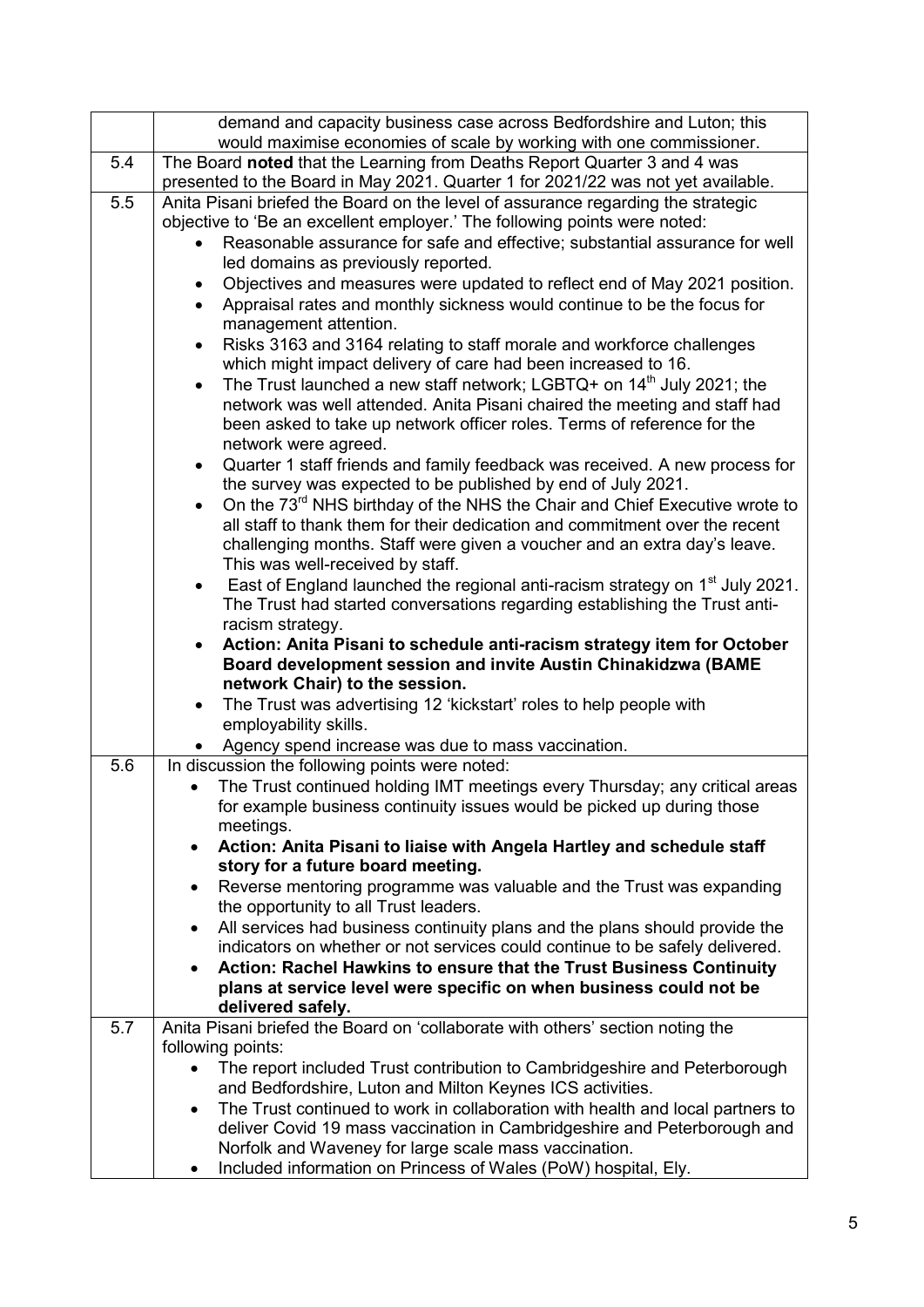|     | The finance team continued to work closely with teams and services to<br>$\bullet$                                                   |
|-----|--------------------------------------------------------------------------------------------------------------------------------------|
|     | ensure invoices were processed promptly.                                                                                             |
|     | Action: Anita Pisani to continue getting feedback on the format for the                                                              |
|     | 'collaborate with others' section and reflect on future role of ICS and                                                              |
|     | how it would be reported to the Board.                                                                                               |
|     | Action: September Integrated Governance Report would be in line with<br>$\bullet$                                                    |
|     | the four agreed 'collaborate with others' indicators.                                                                                |
|     | The Trust was well-linked with social services within the system (BLMK and                                                           |
|     | Cambridgeshire and Peterborough) and had good working relationship with                                                              |
|     | local authorities.                                                                                                                   |
|     | The Trust was awarded £20,000 Research and Capability Funding (RCF) for                                                              |
|     | performing well during 2019/20 period.                                                                                               |
|     | Two innovation ambassadors were recently appointed.<br>$\bullet$                                                                     |
|     | The Board commended collaborative work across dental care; details were<br>$\bullet$                                                 |
|     | included in the Adults COB report.                                                                                                   |
|     | The Trust would keep an eye in terms of capacity and Trust representation                                                            |
|     | on ICS meeting attendance and prioritise.                                                                                            |
| 5.8 | Mark Robbins briefed the Board on 'sustainable organisation' section of the report.                                                  |
|     | The following points were noted:                                                                                                     |
|     | Internal Auditor's assessment during 2021 concluded that the Trust had an                                                            |
|     | adequate and effective framework for risk management, governance and                                                                 |
|     | internal control.                                                                                                                    |
|     | It was confirmed that for 2020/21 accounts, the Trust had received<br>$\bullet$                                                      |
|     | 'Unqualified' opinion from External Auditor for its value for money.                                                                 |
|     | Monthly financial monitoring of cash continued from 2020/21.<br>٠                                                                    |
|     | Cash was higher than plan. Cash funding regime was changing, would be                                                                |
|     | funded quarterly in arrears.                                                                                                         |
|     | The main areas of planned capital spend were the continued development<br>٠                                                          |
|     | of North Cambs Hospital, Wisbech and planned refurbishment of Nash                                                                   |
|     | House in Suffolk.                                                                                                                    |
|     | The Trust would keep an eye on recovery and backlogs. There had been<br>$\bullet$                                                    |
|     | conversations with Public Health commissioners regarding recovery                                                                    |
| 5.9 | expectation.                                                                                                                         |
|     | The Board noted the Integrated Governance Report and thanked the Executive<br>Team for pulling together such a comprehensive Report. |
| 6.  | <b>Annual Budget 2021/22</b>                                                                                                         |
| 6.1 | The following points were noted from the report:                                                                                     |
|     | The report was delayed due to guidance on funding arrangements not being                                                             |
|     | confirmed.                                                                                                                           |
|     | No material risk was caused by the delay.<br>٠                                                                                       |
|     | Arrangements for the first half of 2021/22 were released in late March 2021<br>$\bullet$                                             |
|     | and guidance for the second half of the year was expected between                                                                    |
|     | September and November 2021.                                                                                                         |
|     | The budget had been established following engagement with service leads.<br>٠                                                        |
|     | Implied efficiency target - 3% was already factored into the proposed budget.<br>$\bullet$                                           |
|     | The Trust would continue to identify existing and new efficiency schemes<br>$\bullet$                                                |
|     | alongside the service restoration and transformation plans.                                                                          |
|     | The NHS pay award and how it would be funded had not been agreed as<br>٠                                                             |
|     | yet.                                                                                                                                 |
|     | To deliver the plan, the Trust needed to deliver cost improvements totalling                                                         |
|     | £4.2m. This excluded the mass vaccination services.                                                                                  |
|     | There were potential risks in delivering the plan for example, identifying                                                           |
|     | efficiency savings totalling £4.2m.                                                                                                  |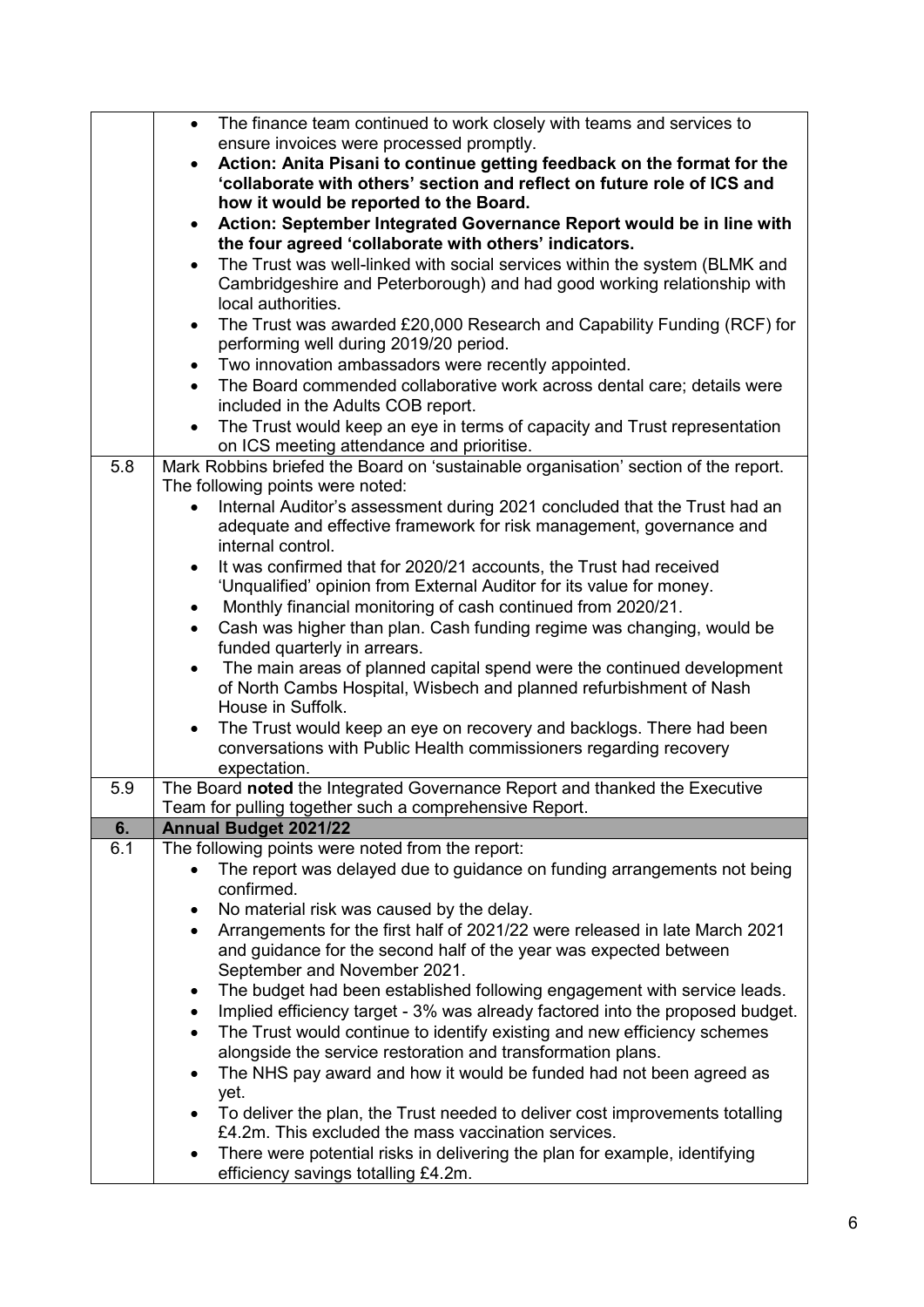| 6.2 | The following comments were noted in discussion:                                             |
|-----|----------------------------------------------------------------------------------------------|
|     | It was anticipated that digital working and freeing up non-clinical estates                  |
|     | could offer some opportunities to deliver efficiencies.                                      |
|     | Mass vaccination was funded differently through a direct national route and it               |
|     |                                                                                              |
|     | was agreed that it would be helpful that this message was clear for staff                    |
|     | working within the mass vaccination service. Action: to work out some                        |
|     | messaging to clarify that mass vaccination was a national programme.                         |
|     | Mass vaccination Phase 3 arrangements including structures needed and<br>$\bullet$           |
|     | the cost to deliver would be clearer by end of July.                                         |
| 6.3 | The Board approved the Revenue budget plan for 2021/22 with potential risks to               |
|     | delivery.                                                                                    |
| 7.  | <b>Committee Escalation Reports</b>                                                          |
| 7.1 | The following points were noted from the reports:                                            |
|     | Audit Committee - The issues raised by the External Auditor were now                         |
|     | resolved.                                                                                    |
|     | Substantial assurance could be taken from a number of annual reports and                     |
|     | updates presented to the Quality Improvement and Safety Committee                            |
|     | (QISCOM).                                                                                    |
|     | There were two safeguarding risks to be escalated to the Board (risk ID 3182)<br>$\bullet$   |
|     | and 3327). Both risks were rated 16.                                                         |
|     | QISCOM received reasonable assurance on safeguarding reports on the<br>$\bullet$             |
|     | actions and mitigation in place.                                                             |
|     | Outstanding practice for example development and roll out of the new co-                     |
|     | produced supervision model for safeguarding was noted.                                       |
|     | QISCOM received regular update on the NICE guidance and<br>$\bullet$                         |
|     | recommendations and how they were being implemented.                                         |
|     | Items which had been deferred due to the pandemic were now being picked<br>$\bullet$         |
|     | up for example; a review of all the risks relating to quality would be                       |
|     | incorporated into the next QISCOM meeting.                                                   |
| 7.2 | The Board noted the escalation points from Committees                                        |
| 8.  |                                                                                              |
|     | <b>Diversity and Inclusion Annual Report</b>                                                 |
| 8.1 | The following key points were noted from the annual report:                                  |
|     | 2020/21 Equality Delivery and Inclusion outcomes and proposed objectives                     |
|     | for 2021/22 were presented to the People Participation Committee meeting                     |
|     | in May 2021.                                                                                 |
|     | The publication of 2021 WRES, WDES and 2020 Gender Pay Gap data<br>$\bullet$                 |
|     | was delayed nationally.                                                                      |
|     | Action: Anita Pisani to incorporate 2021 WRES, WDES and 2020<br>$\bullet$                    |
|     | Gender Pay Gap data into the next bi-annual workforce review report                          |
|     | to the Board. The report would include an improvement action plan.                           |
|     | The Trust relaunched the BAME and the Long Term Conditions and<br>$\bullet$                  |
|     |                                                                                              |
|     | Disability staff networks during 2020/21.                                                    |
|     | Introduced the adjustment passport to support.<br>$\bullet$                                  |
|     | Proposed 2021/22 EDI objectives were outlined. There was a specific                          |
|     |                                                                                              |
|     | objective to support the development of a Trustwide Anti-Racism Strategy.                    |
|     | Action: to work with the Workforce Diversity and Inclusion Group to                          |
|     | come up with proposals and recommendations re- meeting Model                                 |
|     | Employer Goals for 2025. This would be included in the bi-annual                             |
|     | workforce review.                                                                            |
| 8.2 | In discussion the following comments were noted:                                             |
|     | The Trust met its public sector equality duty requirements for equality                      |
|     | delivery.<br>It was not yet clear how health inequalities would be reported in future at ICS |